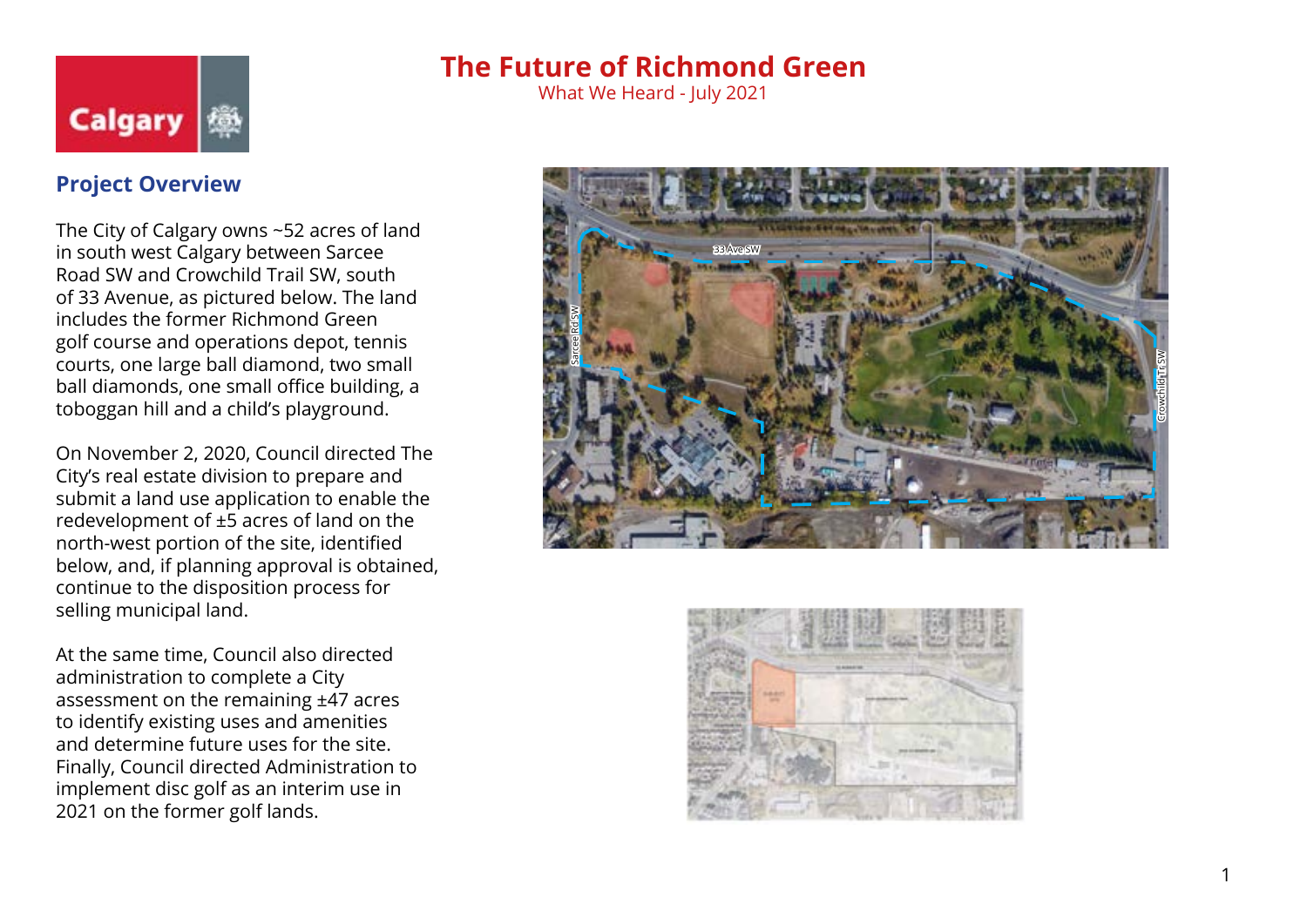

### **Engagement overview**

A portal page [\(https://engage.calgary.ca/](https://engage.calgary.ca/richmondgreen) [richmondgreen](https://engage.calgary.ca/richmondgreen)) was created in February 2021 to provide detailed information on the project background and processes to clear up any misconceptions that had started to permeate into the community and within the public realm. The following external stakeholders were engaged before and during the application submission and review:

- » Rutland Park Community Association, January 26, February 17 and April 29;
- » Richmond/Knob Hill Community Association, February 8, 19 and April 30;
- » Canada Lands Company, March 3;
- » Killarney-Glengarry Community Association, February 17 and April 30;
- » Lutheran Manor, March 9, email follow up April 22 and 26;
- » Carewest, prior to application submission and follow up emails April 19 and 20; and

» Calgary West Little League (CWLL), March 9 and April 27.

**The Future of Richmond Green** What We Heard - July 2021

In May 2021 there was an online presentation with Q&A session to further communicate project details and overall impacts to the green space. Following this session there were a series of questions opened on the portal page to receive input on components of this project. The following is a reflection of that input received.

It is key to note that the engagement process is not designed as a voting process but rather to gather balanced input and overall response to a project with details and parameters outlined. The feedback received is used to shape the project and/ or to provide additional information that addresses that feedback.

### **What We Asked / What We Heard**

Engagement sought to gather input on two areas of the project plan as outlined in the project overview above: 1) **Land Use / Outline Plan Amendment** as a piece within the plan to provide a funding source towards that development. 2) **Future Use / Needs Assessment** which will gauge interest in future possibilities for consideration in moving forward with park development.

Information from the May 4, 2021 session was posted on the portal page as listed above. Where appropriate (open ended questions) the responses are organized into general themes, with sample supporting comments, to represent overarching categories to reflect what was heard. Full verbatim of those questions are available at the end of the report in completely unedited format (no changes to spelling or grammar) unless there is offensive language or inappropriate commentary in alignment with the respectful workplace policy.

Themes are not presented based on any sort of statistical basis but rather identify frequent commonalities and sampling of the collective participant responses representative of balanced feedback.

Question type and response rate shown for transparency.

Full verbatim of responses received for open ended and "other" can be found here: [https://www.calgary.ca/content/dam/](https://www.calgary.ca/content/dam/www/engage/documents/richmondgreen/richmond-green-verbatim.pdf) [www/engage/documents/richmondgreen/](https://www.calgary.ca/content/dam/www/engage/documents/richmondgreen/richmond-green-verbatim.pdf) [richmond-green-verbatim.pdf](https://www.calgary.ca/content/dam/www/engage/documents/richmondgreen/richmond-green-verbatim.pdf)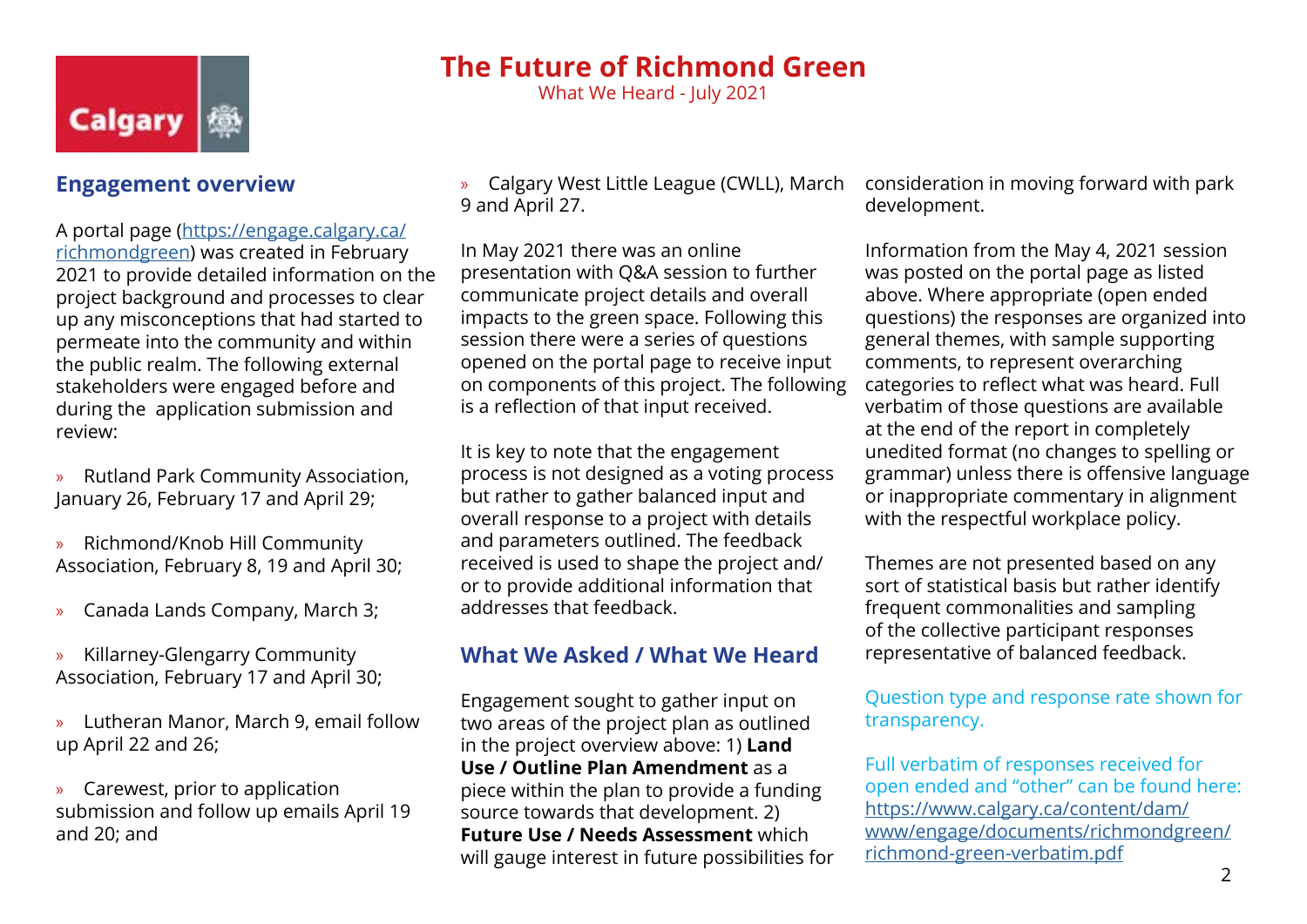What We Heard - July 2021

The first three questions asked here are based on the assumption that respondents had either attended the May 4 session or reviewed the posted presentation from that evening. As communication and information sharing was a goal, we sought to check on effectiveness of the presentation and materials to provide clarity in the process and to gauge how respondents felt about the application. ~

#### **1. From the information provided on the Land Use/ Outline Plan Application please add your comments.**

Comments grouped into themes with supporting verbatim comments.



**Calgary** 

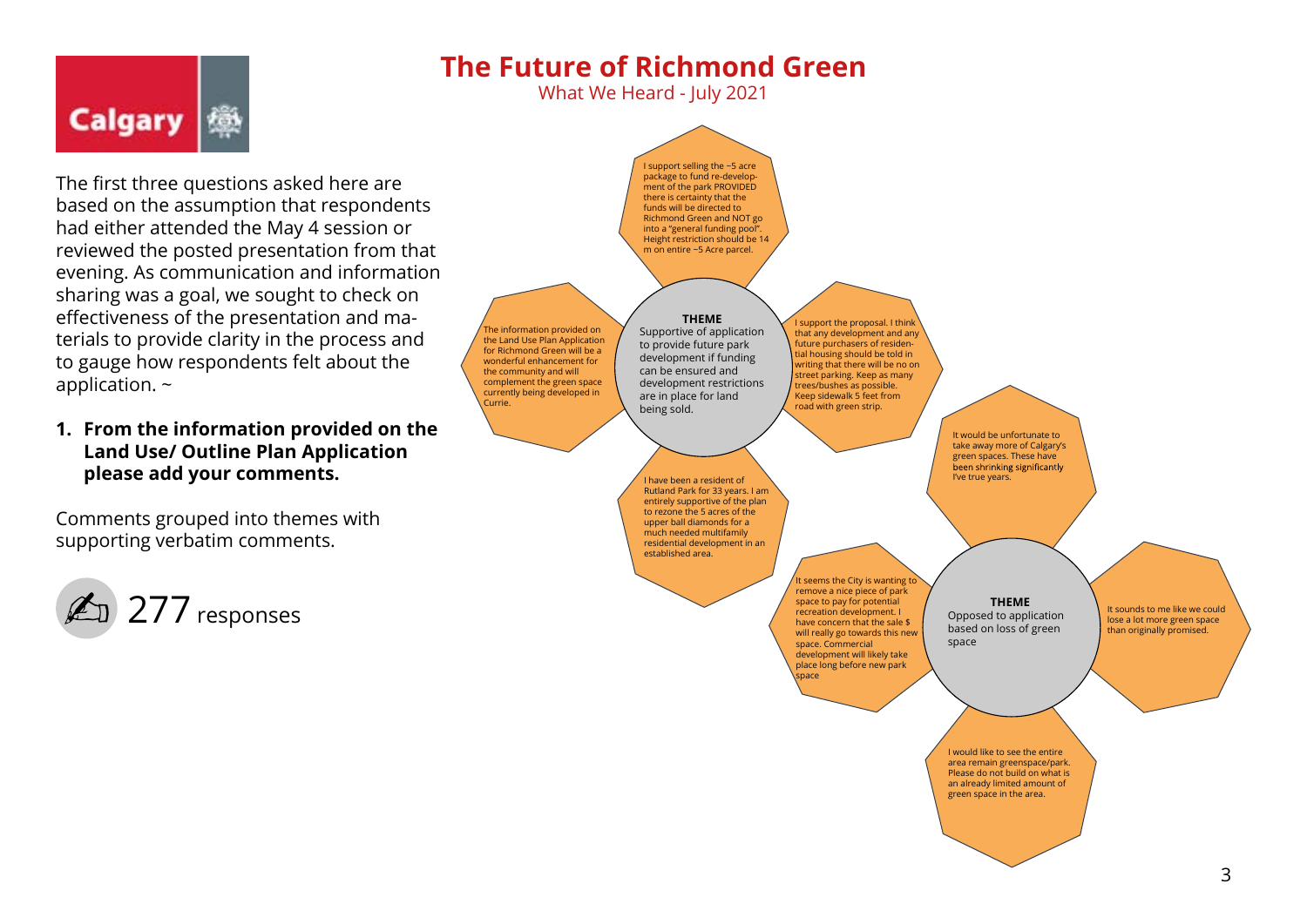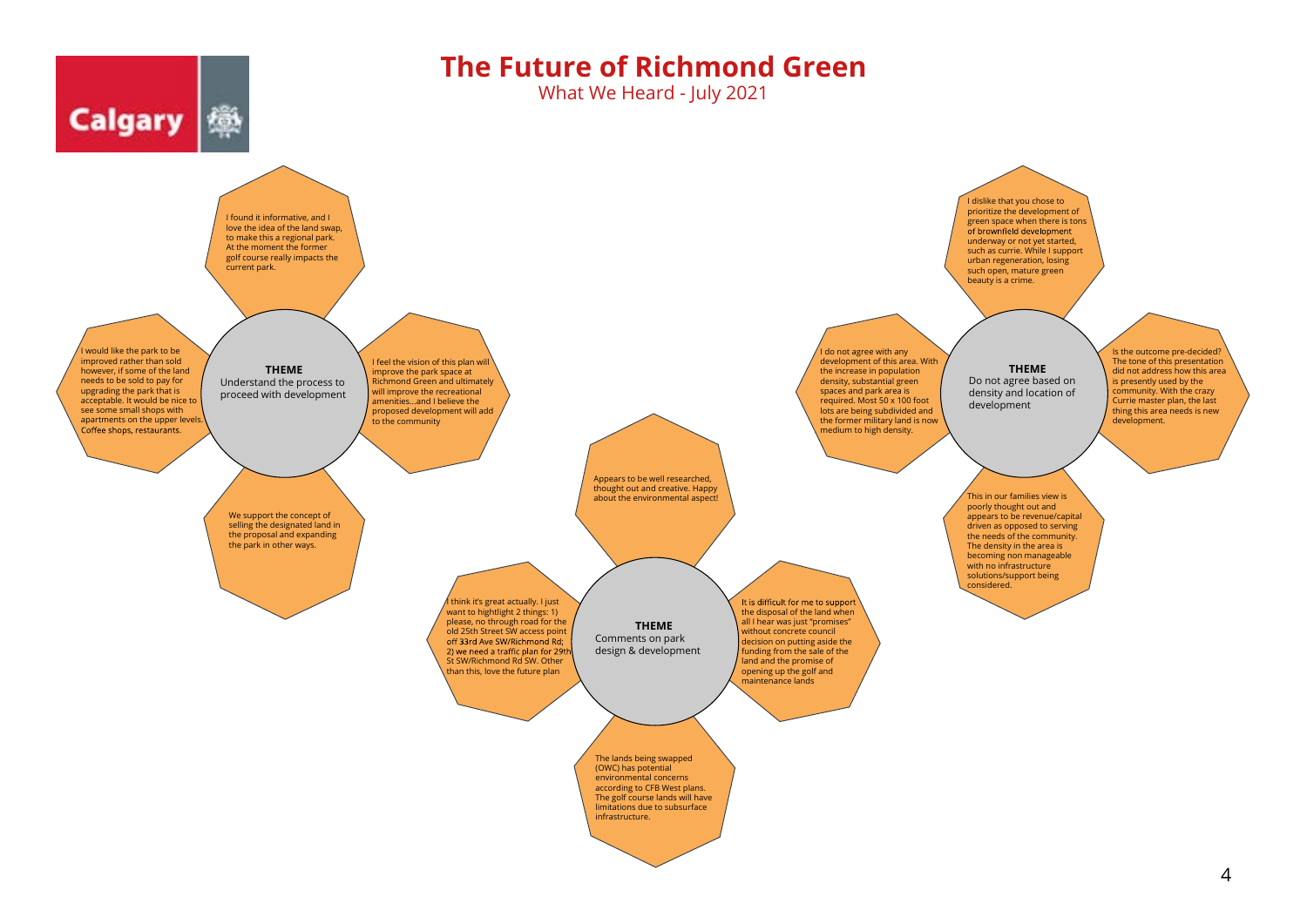What We Heard - July 2021



**2. Did the information provided give enough details to provide clarity as to the process – The need for scoping of the project in order to proceed with future planning (Land Use Approvals in order to implement Future Planning Options)?**



**3. From this information do you feel you can support the plan as an avenue to explore future opportunities?**



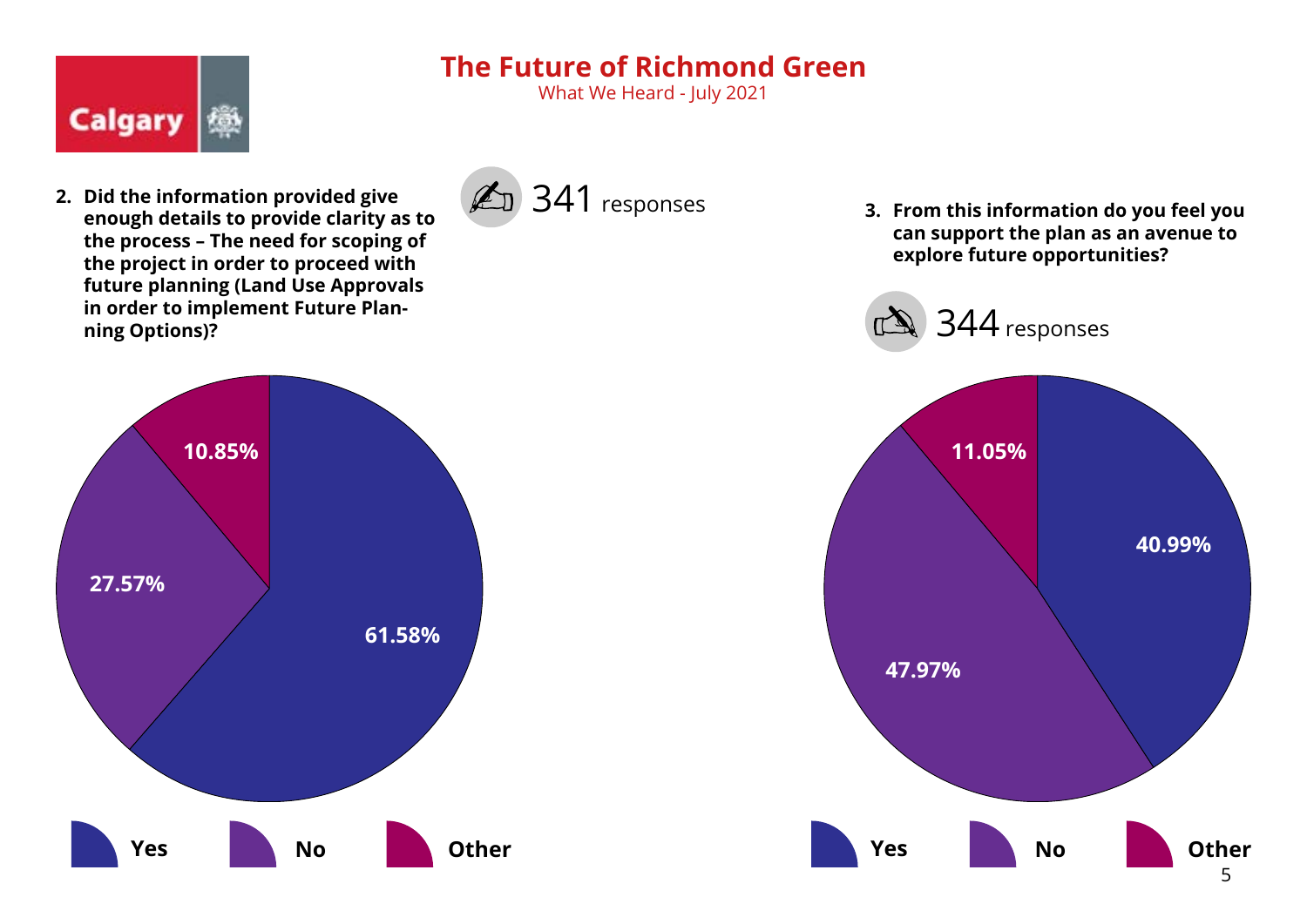What We Heard - July 2021

The second set of questions asked were focused on input that will be used in developing plans for the **Future Use of the park**. Respondents were asked to complete the questions below which asked for input on how they currently use the space, how they think the park could be improved, and what amenities they would like to see in the park to enhance future use.

**2. What brought you to the park?**

360 responses

#### **1. How do you get to the park?**



**Calgary** 

68.51% walking

48.07% biking and wheeling



3.87% public transit



45.3% driving



3.04% other



Percent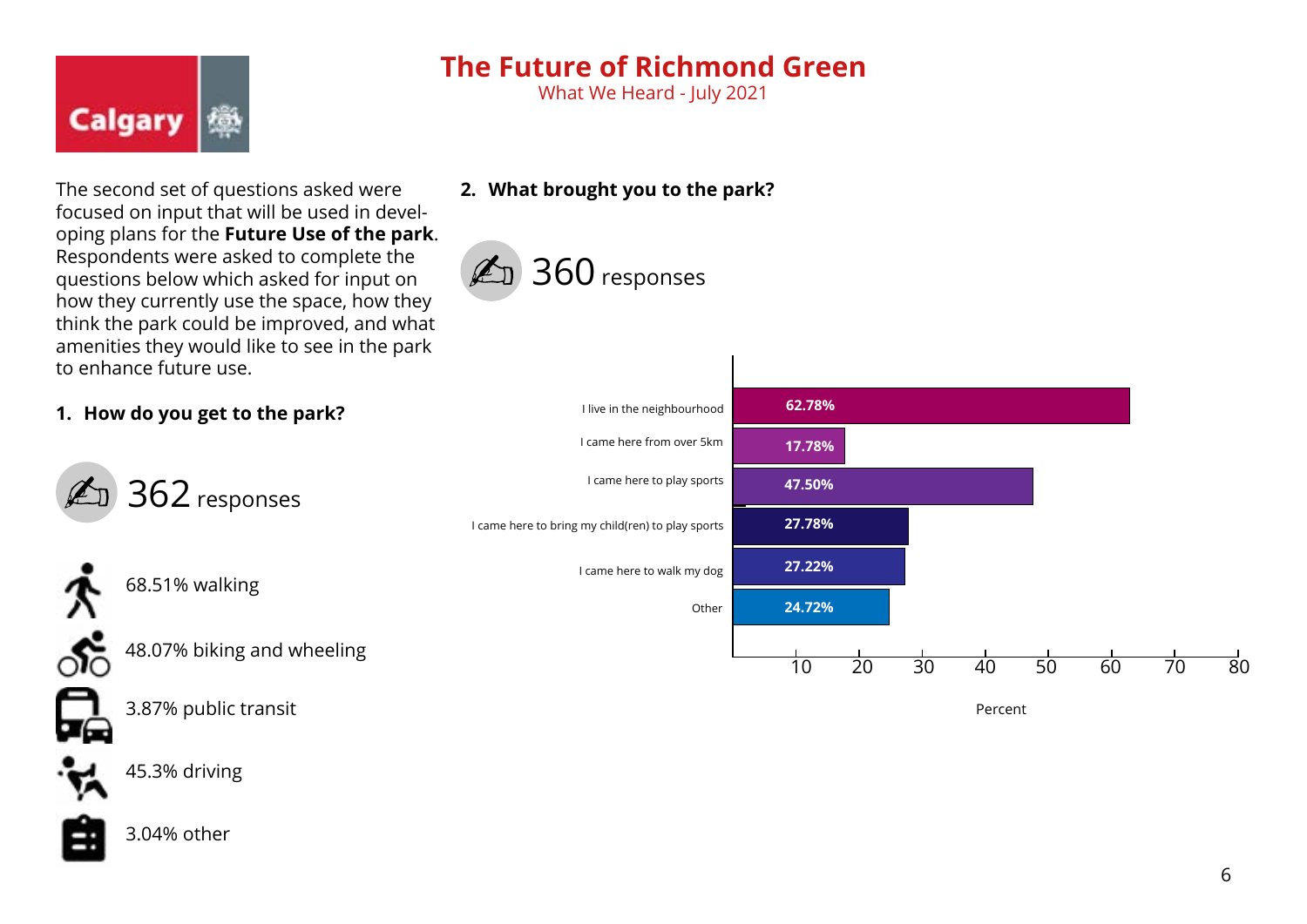What We Heard - July 2021



 $\overline{\mathsf{E}}$ 

Percent

### **4. What are the parks current strengths?**





|   |                    | Score Count |     |
|---|--------------------|-------------|-----|
|   | <b>Tree Canopy</b> | 5.11        | 214 |
| L | Pathways           | 5.06        | 223 |
|   | Parking Area       | 2.36        | 159 |

Green Open Space 6.77 246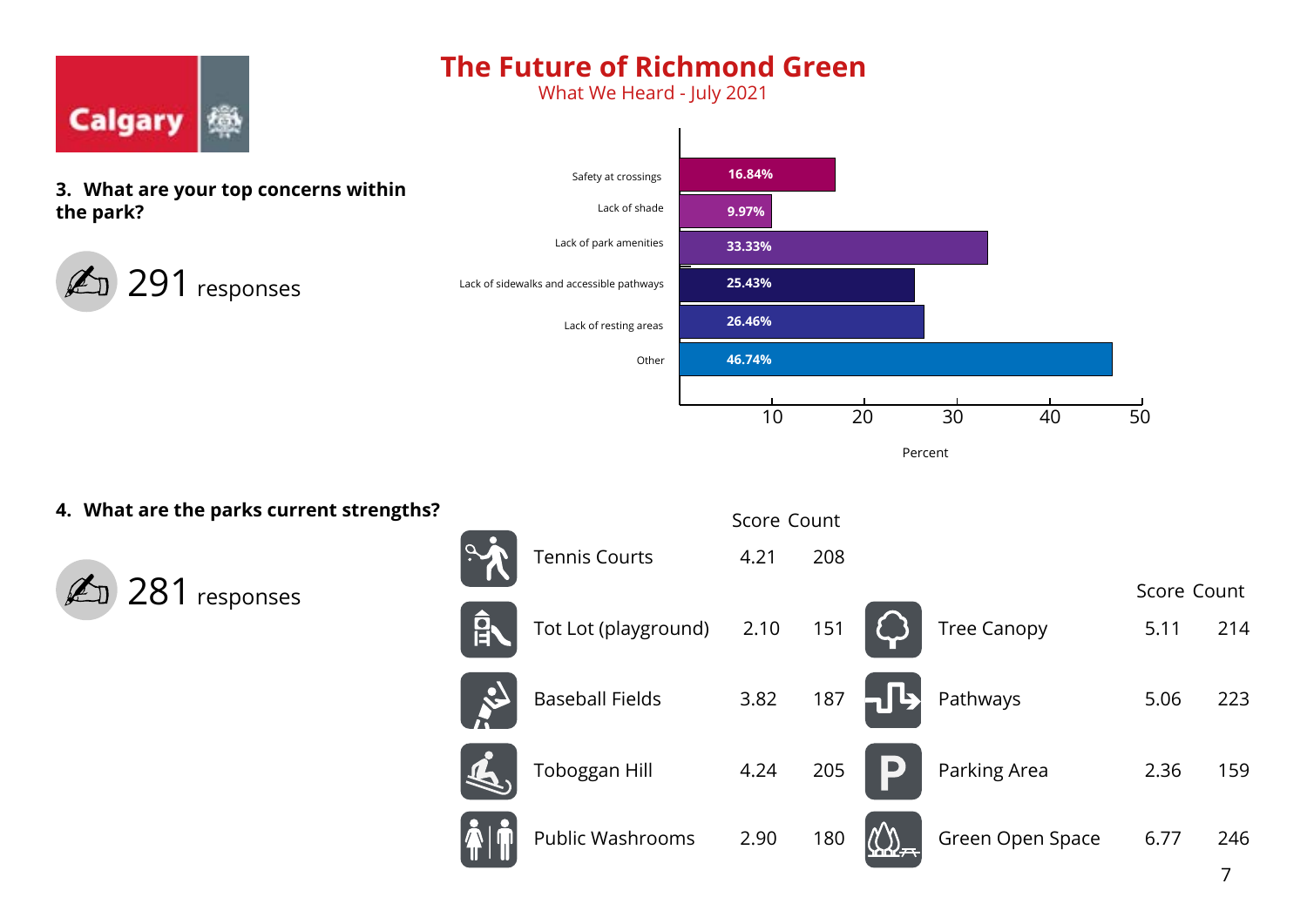

**5. Where do you see room for improvement within the future Richmond Green Park?** 



## **The Future of Richmond Green**

What We Heard - July 2021



Score

| <b>Answer choices</b>                                                                      |      | Count |
|--------------------------------------------------------------------------------------------|------|-------|
| Enhanced park amenities (i.e. playground, dog runs etc.)                                   |      | 164   |
| Consideration for Winter Uses (i.e. skating path)                                          |      | 209   |
| Community and Placemaking Opportunities (i.e. plaza/gathering areas, community<br>gardens) |      | 187   |
| Enhanced natural and sustainability (i.e. more naturalized areas, grasslands)              | 4.44 | 200   |
| Flexible Open Space (i.e. for picnicking, nature observation, etc.)                        |      | 217   |
| Improved safety and sense of comfort (i.e. lighting, safer pedestrian crossings, etc.)     |      | 148   |
| Sports Fields (i.e. baseball, soccer, cricket, rugby)                                      |      | 171   |
| Continuation of disc golf course (remain in place in future planning)                      |      | 184   |
| Other active recreation amenities (i.e. pump track, sport courts)                          |      | 164   |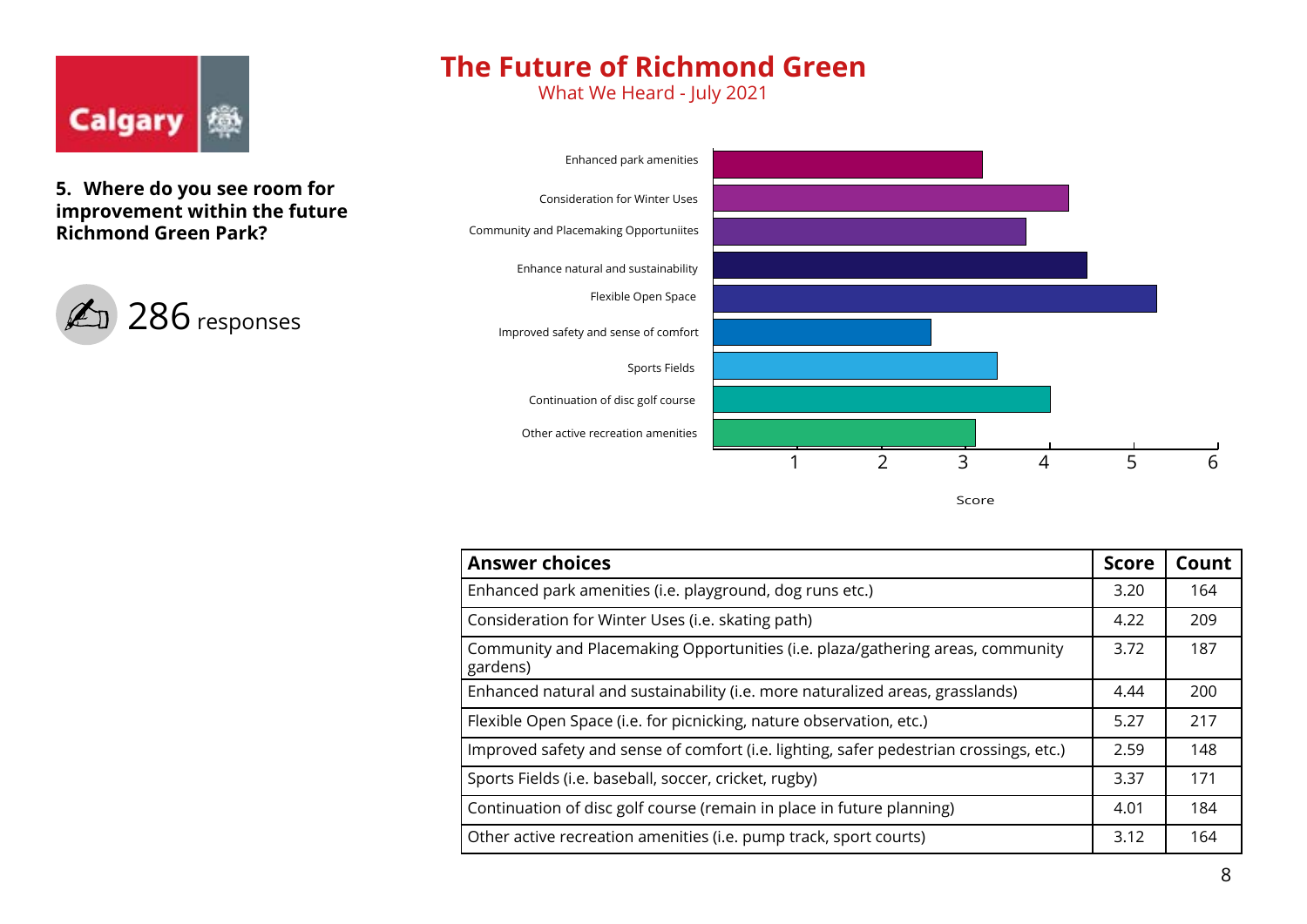

#### **6. What would you do to improve the future of Richmond Green Park?**

Comments grouped into themes with supporting verbatim comments.



# **The Future of Richmond Green**

What We Heard - July 2021

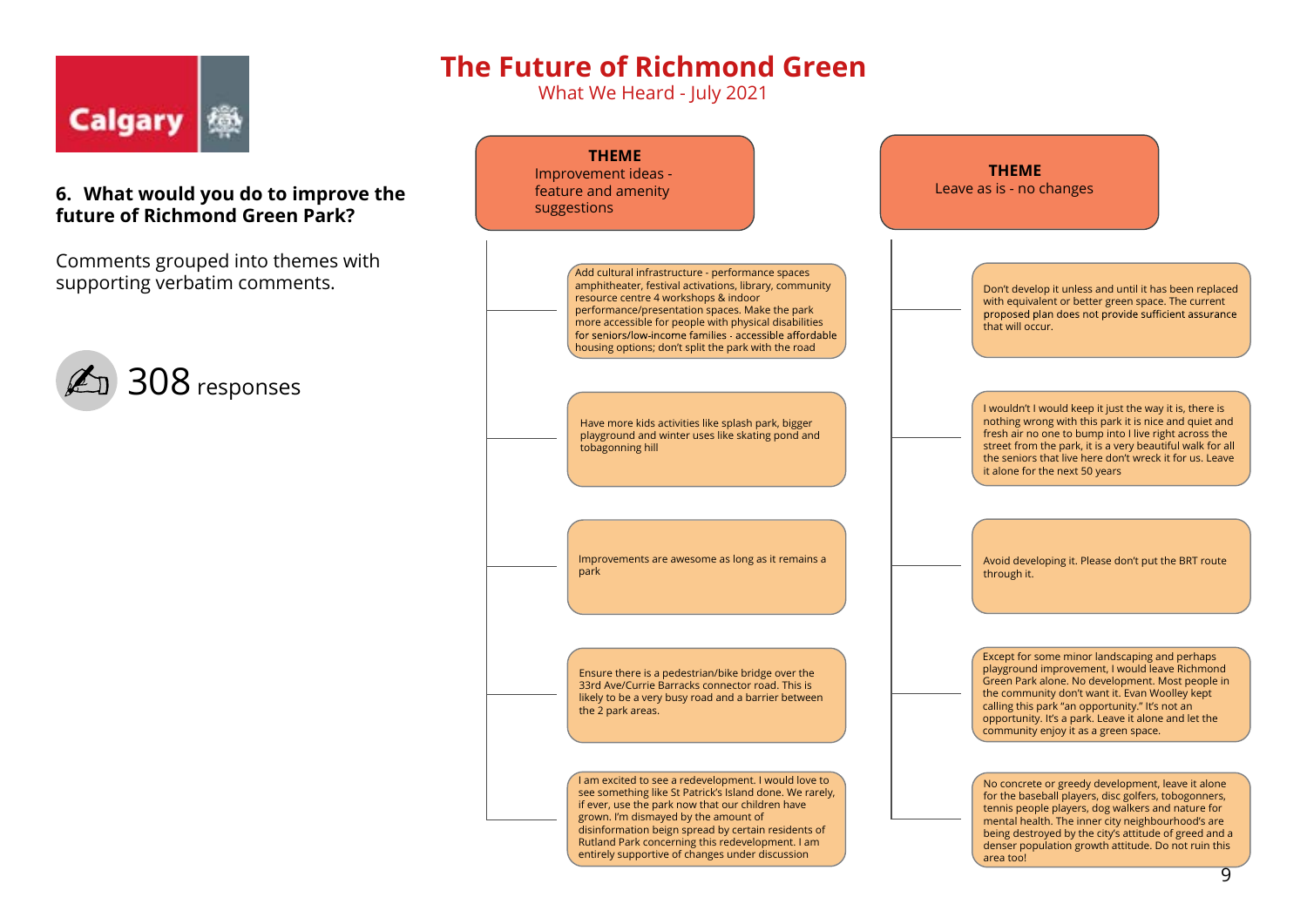